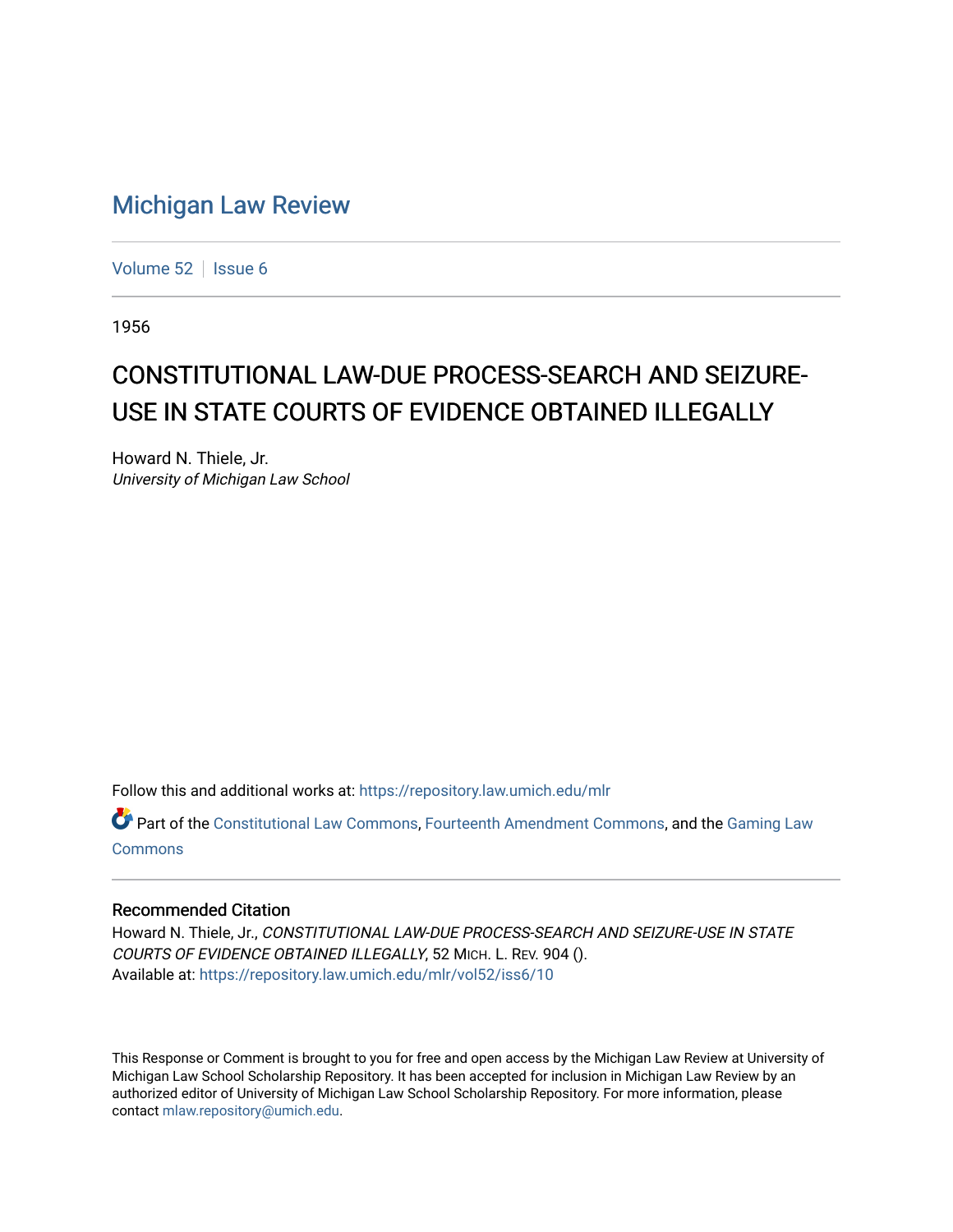CONSTITUTIONAL LAW-DUE PROCESS-SEARCH AND SEIZURE-USE IN STATE COURTS OF EVIDENCE OBTAINED ILLEGALLY-Petitioner was convicted of bookmaking under the anti-gambling laws of California1 by the use of evidence obtained through unreasonable search and seizure and through disclosures petitioner made when purchasing a federal wagering tax stamp. While petitioner and his wife were away, police concealed a microphone in the hall of his home, later moving it to the bedroom and finally to a bed-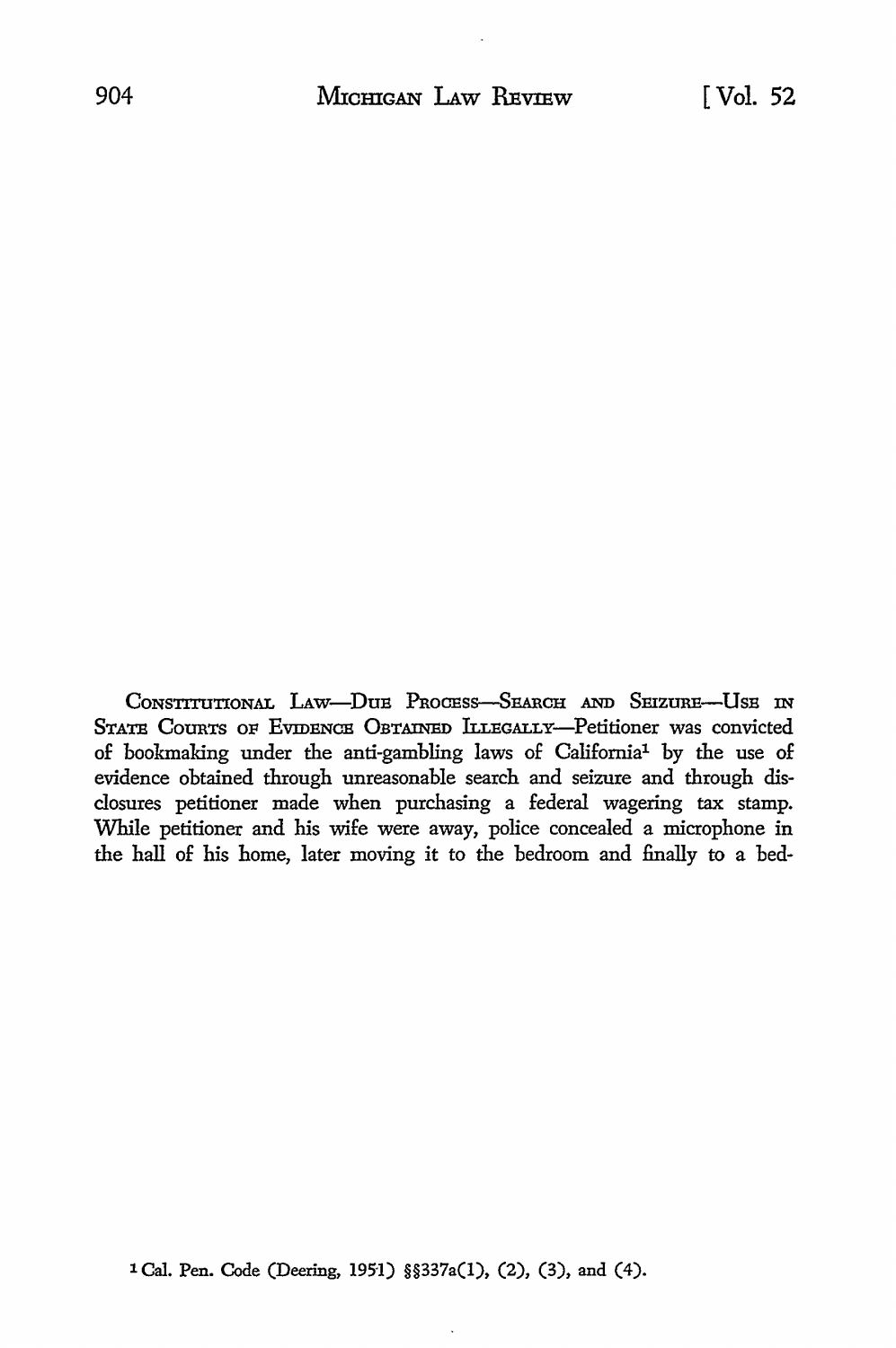room closet. The instrument was connected to a receiver in a neighboring garage where other officers monitored all conversations for more than a month. Petitioner exhausted all state remedies in his attempt to have the evidence so obtained declared inadmissible. On certiorari the United States Supreme Court *held,* affirmed, four justices dissenting. The Fourteenth Amendment does not prevent the use in a state court of evidence acquired illegally. *Irvine*  11. *People of State of California,* 347 U.S. 128, 74 S.Ct. 381 (1954).

The problem presented by the principal case lies in the area between *Wolf v. Colorado<sup>2</sup>* and *Rochin v. California*,<sup>8</sup> and this is the first decision in which the Supreme Court has attempted to reconcile the two cases. In the *Wolf* case local police officers entered the private office of a practicing physician without warrant and seized his records. As a result the physician was convicted of conspiracy to commit an abortion. The Supreme Court held that the right of privacy secured by the Fourth Amendment was protected from state action by the Fourteenth Amendment,<sup>4</sup> but that the exclusion of such evidence was not required to effectuate this guarantee. In the *Rochin* case three state police officers entered Rochin's house and forced their way into a bedroom occupied by him and his wife. Rochin put two capsules which had been lying on a bedside table into his mouth. After an unsuccessful attempt to extract them by force the officers took him to a hospital where by the use of an emetic solution he was made to vomit the two capsules which, as determined by subsequent analysis, contained morphine. He was convicted of possessing a preparation of morphine, $5$  but the Supreme Court reversed on the ground that the method used by the state police "shocks the conscience."6 The principal case was more similar to *Wolf* in that the officers did not assault petitioner and did not enter his home while he was there, but counsel for petitioner attempted to persuade the Court that the conduct of the officers was so shocking that *Rochin* should apply.<sup>7</sup> Justice Jackson made it clear in the majority opinion that the principal case differed from *Rochin* in that here there had been no assault on the petitioner's person.<sup>8</sup>

2 338 U.S. 25, 69 S.Ct. 1359 (1949). For penetrating analyses of this case, see Allen, "Wolf Case: Search and Seizure, Federalism, and the Civil Liberties," 45 ILL. L. REV. 1 (1950); Desky, "Wolf v. Colorado and Unreasonable Search and Seizure in California," 38 CALIF. L. REV. 498 (1950).

s 342 U.S. 165, 72 S.Ct. 205 (1952). See 37 CoRN. L.Q. 483 (1952); 25 So. CAI.. L. REv. 357 (1952).

<sup>4</sup>The traditional view is that the Fourteenth Amendment does not include all the guarantees of the first eight amendments, but only those which are "implicit in the concept of ordered liberty  $\dots$ ," or "so rooted in the traditions and conscience of our people as to be ranked as fundamental." Palko v. Connecticut, 302 U.S. 319 at 325, 58 S.Ct. 149 (1937); Snyder v. Massachusetts, 291 U.S. 97 at 105, 54 S.Ct. 330 (1934). Justices Black and Douglas have consistently maintained that the Fourteenth Amendment makes the first eight amendments applicable to the states directly. See the dissent in Adamson v. California,

<sup>5</sup> Cal. Health and Safety Code (Deering, 1952) §11,500.

<sup>6</sup> Rochin v. California, note 3 supra, at 172.

7 "An effort is made, however, to bring this case under the sway of Rochin v. California." Principal case at 133.<br>8 "That case involved, among other things, an illegal search of the defendant's person.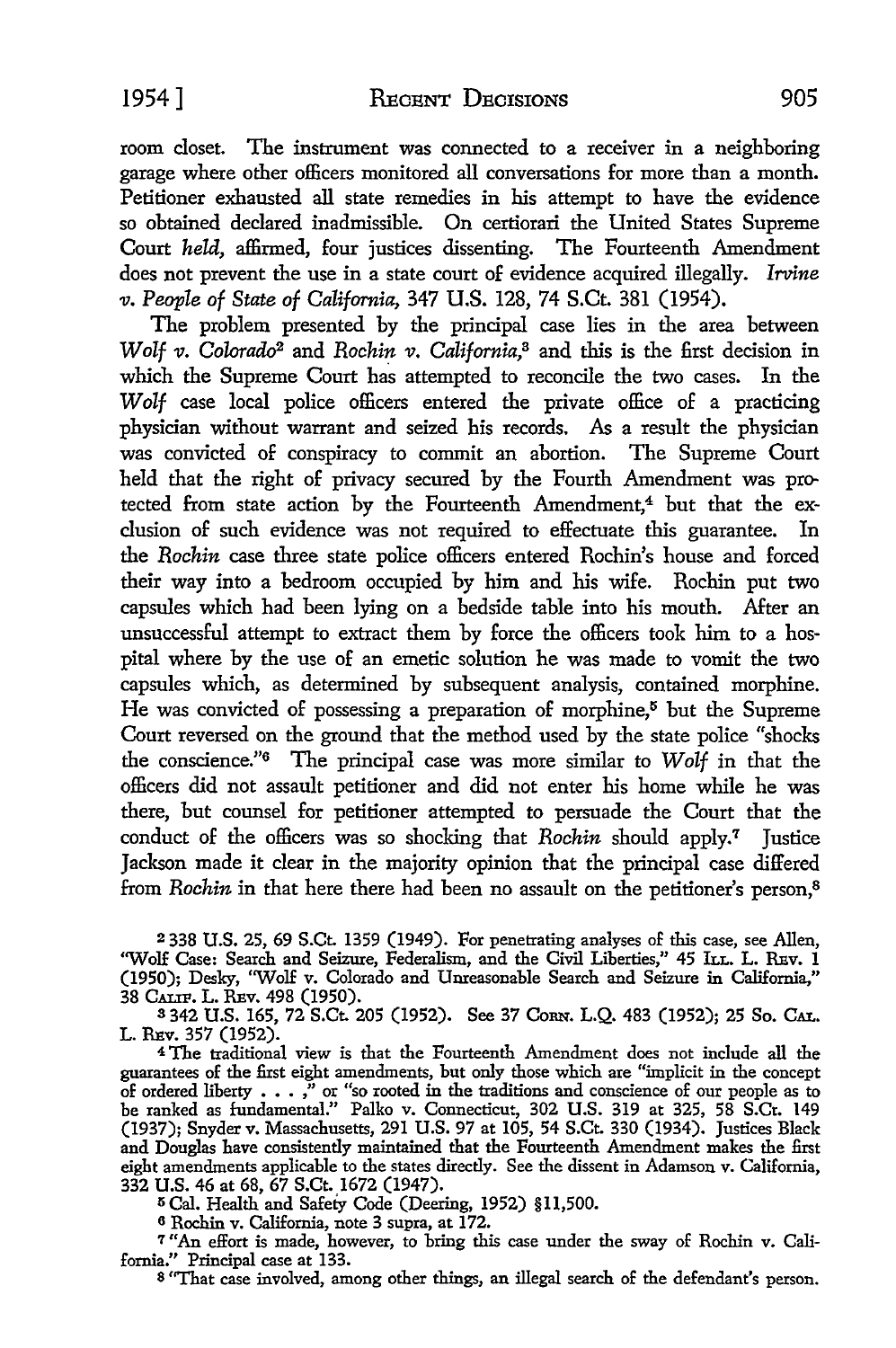although he did admit, "Few police measures have come to our attention that more flagrantly, deliberately, and persistently violated the . . . Fourth Amendment. . . . "9 The majority also summarily disposed of the contention that the acts of the police constituted wiretapping and thus violated the Federal Communications Act.10 Perhaps the greatest importance of the case lies in the dissenting and concurring opinions. Justice Frankfurter, who wrote the majority opinions in both *Wolf* and *Rochin,* thought that the principal case was sufficiently different from *Wolf* to declare that the state had overstepped the bounds of decency as they had in *Rochin.11* Justice Frankfurter's broad interpretation of *Rochin* gives it a significance which is far more extensive than that of the majority. Justice Black in his dissent expressed the belief that the disclosures made by petitioner in purchasing a federal gambling tax stamp<sup>12</sup> amounted to self-incrimination and so violated the Fifth Amendment as applied to the states by the Fourteenth Amendment.13 *Wolf* was decided by a divided Court, six to three,<sup> $14$ </sup> while the decision in the instant case rests upon a bare majority.<sup>15</sup> This assumes appreciable importance since Justice Clark wrote a separate concurring opinion in this case in which he indicated that he adhered to the doctrine of *Wolf* only because he believed precedent should be followed.16 It appears that state law enforcement agencies might do well *to* use a higher degree of caution in obtaining evidence, for it is not at all inconceivable that the tendency of the justices to qualify the *Wolf* case might lead to its being overruled in substance if not in form.

*Howard* N. *Thiele, Jr.* 

But it also presented an element totally lacking here-coercion . • . , applied by physical assault upon his person to compel submission to the use of a stomach pump. This was the feature which led to a result in Rochin contrary to that in Wolf." Principal case at 133.

<sup>9</sup> Principal case at 132. Justice Jackson, joined by Chief Justice Warren, suggests that the erring officials be indicted under the Civil Rights Act, 62 Stat. L. 696 (1948), 18 U.S.C. (Supp. V, 1952) §242. Principal case at 137. For a discussion of the effectiveness of other remedies which petitioner might use, see Desky, 'Wolf v. Colorado and Unreasonable Search and Seizure in California," 38 CALIF. L. REv. 498 (1950).

<sup>10</sup>48 Stat. L. 1103 (1934), 47 U.S.C. (1946) §605. See also Olmstead v. United States, 277 U.S. 438, 48 S.Ct. 564 (1928); Nardone v. United States, 308 U.S. 338, 60 S.Ct. 266 (1939).

11 'While there is in the case before us, as there was 'in Rochin, an element of unreasonable search and seizure, what is decisive here, as in Rochin, is additional aggravating

12 See 65 Stat. L. 529 (1951), 26 U.S.C. (Supp. V, 1952) §3285 et seq.

13 By comparison it is well to note that in the Wolf case Justice Black concurred on the basis that the *Fourth* Amendment was binding on the states through the Fourteenth Amendment, but that the federal exclusionary rule was only a rule of evidence and not a constitu· tional right.

14 In the Wolf case Justices Douglas, Murphy, and Rutledge dissented on the ground that exclusion of evidence secured through unreasonable search and seizure was the only effective way to enforce the right of privacy.<br>15 Chief Justice Warren and Justices Jackson, Minton, Reed, and Clark formed the

majority, while Justices Black, Douglas, Frankfurter, and Burton dissented. 16 "Had I been here in 1949 when Wolf was decided, I would have applied the doctrine of Weeks v. United States . . . to the states. But the Court refused to do so then, and it still refuses today. Thus Wolf remains the law and, as such, is entitled to the respect of this Court's membership .... In light of the 'incredible' activity of the police here,